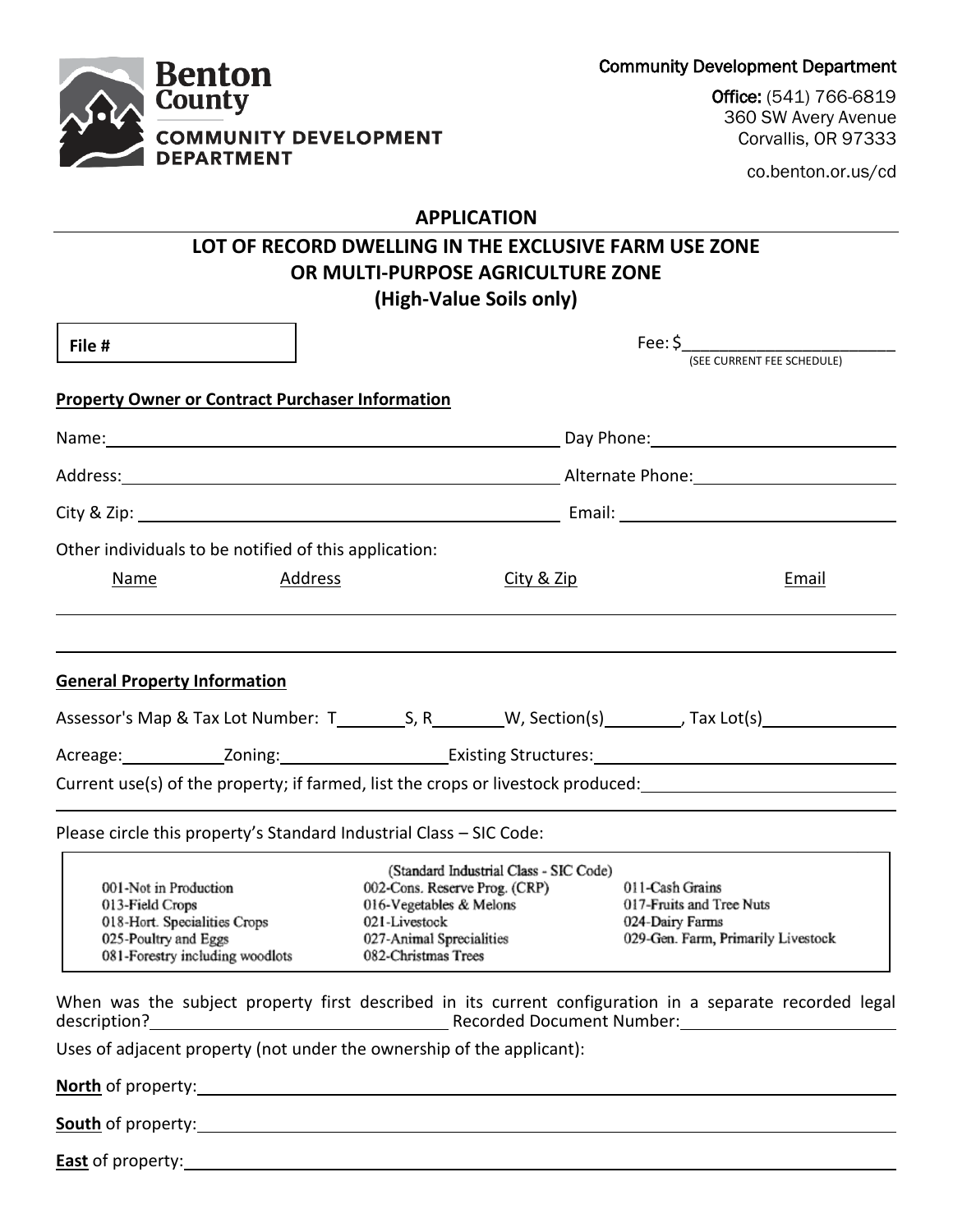### **Section I: Required Application Information (You will also need to complete either Section II or III.)**

An application for a lot-of-record dwelling in the Exclusive Farm Use Zone must comply with the review criteria in Benton County Code (BCC) Section 55.230 and Oregon Administrative Rule (OAR) 660-033-0130(3), as well as the siting standards in BCC 55.405 and BCC Chapter 99. Copies of these sections of the Code are available at the Community Development Department. **The information listed below must be submitted with the application and will be used to determine if the application complies with Code requirements for a dwelling.**

- 1. A copy of deed(s) covering the subject property.
- 2. A copy of the easement granting access to any proposed parcel that does not have frontage on a public road. Is the only access or proposed access to the property via a road that crosses a railroad? \_\_\_\_\_\_\_ If yes, please draw the location on your map and explain here:
- 3. Attach an accurate scale drawing of the property, showing the locations of existing structures, roads, water supply, subsurface sewage system, easements, driveways, etc., and the tentative location of all proposed structures and improvements. Show setback distances to property lines for all improvements. Label all tax lot(s). The proposed dwelling and all other structures shall be sited in compliance with BCC Section 55.405.
- 4. Submit recorded documents verifying that the lot or parcel on which the dwelling will be sited was lawfully created and was acquired by the present owner prior to January 1, 1985, or by devise or by intestate succession from a person who acquired the lot or parcel prior to January 1, 1985.
- 5. Identify by Assessor's Map and Tax Lot number any contiguous properties in the same ownership as the subject property. Also identify any contiguous properties that were in the same ownership as the subject property on November 4, 1993.
- 6. Is there currently a dwelling on any of the following: the subject property; contiguous property in the same ownership as the subject property; contiguous property that was in the same ownership as the subject property on November 4, 1993? A dwelling on any of these properties will preclude approval of a dwelling for the subject property.
- 7. Identify the soil types on the subject property, and the acreage in each soil type. [The soil type is determined from the US Soil Conservation Service "Soil Survey of Benton County".]
- 8. Is the lot or parcel on which the dwelling will be sited within an area designated as a big game habitat area? If yes, how many dwellings are in the big game habitat in this section? Explain how the If ves. how many dwellings are in the big game habitat in this section?  $\qquad \qquad$  Explain how the siting of the dwelling is consistent with the limitations on density upon which the acknowledged comprehensive plan and land use regulations intended to protect the habitat are based.
- 9. Identify the facilities and services in the area (roads, utilities, fire protection, etc.).
- 10. What are the conditions and capabilities of these facilities and services?
- 11. How will the proposed dwelling affect the capabilities of these facilities and services?
- 12. What is the overall land use pattern of the area? What are the parcel sizes and uses? Are there dwellings on parcels of sizes similar to the subject property? Please identify by showing on a map (or by address or Assessor's Map and tax lot numbers). Would the proposed dwelling alter the land use pattern in the area?
- 13. Have any measures been taken to reduce potential impacts to area properties? Please discuss these or other measures taken: size and location of site; road capacities in the area; number and location of access points; location and amount of parking; internal traffic circulation; fencing screening, and landscape separations; exterior lighting; noise, vibration, air pollution, and other environmental influences; water supply and sewage disposal; law enforcement and fire protection.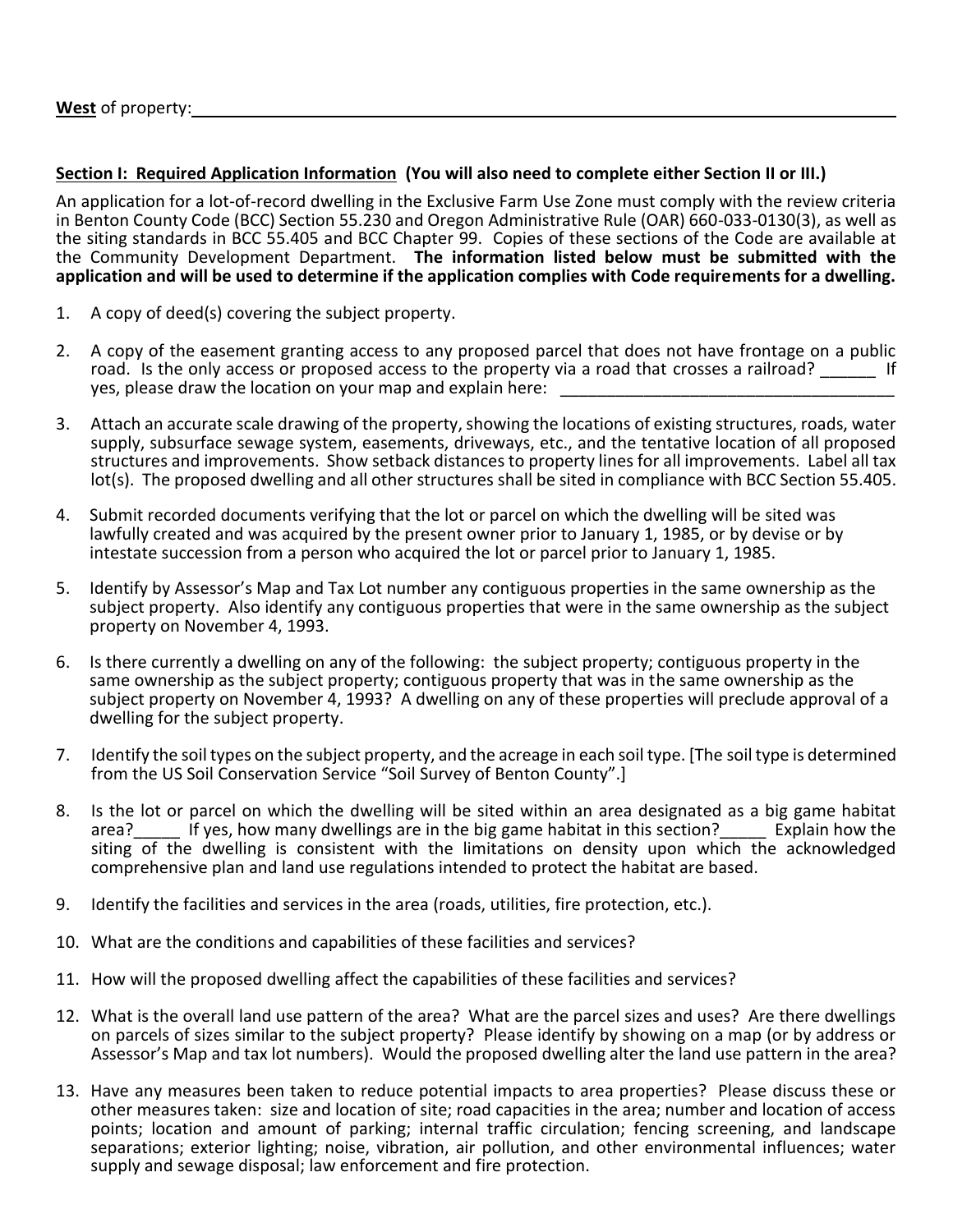## 14. **Is the parcel predominantly composed of Class I and II soils? Yes** (go to Section II) **No** (go to Section III)

#### **Section II: Class I and II Soils**

#### **The Planning Commission must determine that the following criteria are met. Please address each of these in detail:**

1. Explain why the lot or parcel cannot practicably be managed for farm use, by itself or in conjunction with other land, due to extraordinary circumstances inherent in the land or its physical setting that do not apply generally to other land in the vicinity.

(For the purposes of this section, this criterion asks whether the subject lot or parcel can be physically put to farm use without undue hardship or difficulty because of extraordinary circumstances inherent in the land or its physical setting. Neither size alone nor a parcel's limited economic potential demonstrate that a lot of parcel cannot be practicably managed for farm use. Examples of "extraordinary circumstances inherent in the land or its physical setting" include very steep slopes, deep ravines, rivers, streams, roads, railroad or utility lines or other similar natural or physical barriers that by themselves or in combination separate the subject lot or parcel from adjacent agricultural land and prevent it from being practicably managed for farm use by itself or together with adjacent or nearby farms. A lot or parcel that has been put to farm use despite the proximity of a natural barrier or since the placement of a physical barrier shall be presumed manageable for farm use.)

- 2. Describe how the dwelling will not force a significant change in accepted farm or forest practices on surrounding lands devoted to farm or forest use.
- 3. Describe how the dwelling will not significantly increase the cost of accepted farm or forest practice on surrounding lands devoted to farm or forest use.
- 4. Analyze and discuss how the dwelling will not materially alter the stability of the overall land use pattern of the area. In determining whether a proposed nonfarm dwelling will alter the stability of the land use pattern in the area, consider the cumulative impact of possible new nonfarm dwellings and parcels on other lots or parcels in the area similarly situated. To address this standard:
	- a. Identify a study area for the cumulative impacts analysis. The study area shall include at least 2000 acres or a smaller area not less than 1000 acres, if the smaller area is a distinct agricultural area based on topography, soil types, land use pattern, or the type of farm or ranch operations or practices that distinguish it from other, adjacent agricultural areas. Findings shall describe the study area, its boundaries, the location of the subject parcel within this area, why the selected area is representative of the land use pattern surrounding the subject parcel and is adequate to conduct the analysis required by this standard. Lands zoned for rural residential or other urban or nonresource uses shall not be included in the study area.
	- b. Identify within the study area the broad types of farm uses (irrigated or nonirrigated crops, pasture or grazing lands), the number, location and type of existing dwellings (farm, nonfarm, hardship, etc.), and the dwelling development trends since 1993. Determine the potential number of nonfarm/lot-ofrecord dwellings that could be approved under subsection 55.220 and subsection 55.230 of this rule, including identification of predominant soil classifications, the parcels created prior to January 1, 1993 and the parcels larger than the minimum lot size that may be divided to create new parcels for nonfarm dwellings under ORS 215.263(4). The findings shall describe the existing land use pattern of the study area including the distribution and arrangement of existing uses and the land use pattern that could result from approval of the possible nonfarm dwellings under this subparagraph;
	- c. Determine whether approval of the proposed nonfarm/lot-of-record dwellings together with existing nonfarm dwellings will materially alter the stability of the land use pattern in the area. The stability of the land use pattern will be materially altered if the cumulative effect of existing and potential nonfarm dwellings will make it more difficult for the existing types of farms in the area to continue operation due to diminished opportunities to expand, purchase or lease farmland, acquire water rights or diminish the number of tracts or acreage in farm use in a manner that will destabilize the overall character of the study area.